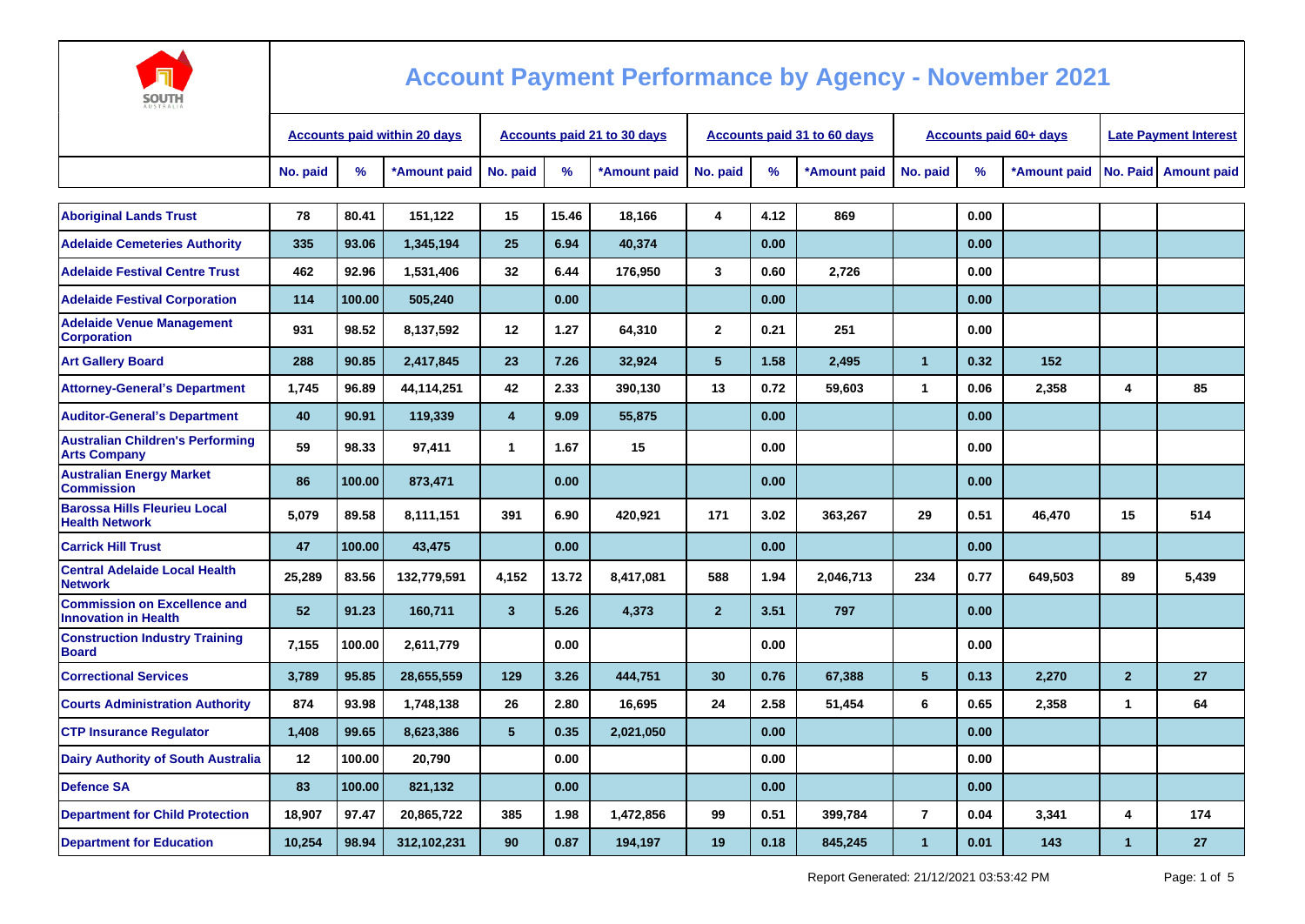

| AUSTRALIA                                                                           |                                     |        |              |                                    |       |              |                                    |      |              |                |                               |                              |                      |                    |
|-------------------------------------------------------------------------------------|-------------------------------------|--------|--------------|------------------------------------|-------|--------------|------------------------------------|------|--------------|----------------|-------------------------------|------------------------------|----------------------|--------------------|
|                                                                                     | <b>Accounts paid within 20 days</b> |        |              | <b>Accounts paid 21 to 30 days</b> |       |              | <b>Accounts paid 31 to 60 days</b> |      |              |                | <b>Accounts paid 60+ days</b> | <b>Late Payment Interest</b> |                      |                    |
|                                                                                     | No. paid                            | %      | *Amount paid | No. paid                           | %     | *Amount paid | No. paid                           | %    | *Amount paid | No. paid       | %                             | *Amount paid                 | No. Paid             | <b>Amount paid</b> |
| <b>Department for Energy and Mining</b>                                             | 510                                 | 96.23  | 35.277.987   | 17                                 | 3.21  | 302,831      | $\mathbf{2}$                       | 0.38 | 62,387       | $\mathbf{1}$   | 0.19                          | 27,944                       | $\blacktriangleleft$ | 22                 |
| <b>Department for Environment and</b><br>Water                                      | 2,203                               | 91.91  | 19,873,524   | 127                                | 5.30  | 1,411,363    | 50                                 | 2.09 | 303,320      | 17             | 0.71                          | 178,004                      |                      |                    |
| <b>Department for Health and</b><br>Wellbeing                                       | 7,552                               | 87.75  | 68,845,251   | 618                                | 7.18  | 6,122,788    | 384                                | 4.46 | 12,971,584   | 52             | 0.60                          | 500,469                      | 88                   | 8,035              |
| Department for Infrastructure and<br><b>Transport</b>                               | 93,011                              | 96.81  | 353,149,977  | 1,141                              | 1.19  | 14,756,544   | 986                                | 1.03 | 6,832,925    | 940            | 0.98                          | 798,011                      | 13                   | 778                |
| <b>Department for Innovation and</b><br><b>Skills</b>                               | 1,352                               | 98.83  | 13,473,627   | 9                                  | 0.66  | 394,695      | $\overline{7}$                     | 0.51 | 145,574      |                | 0.00                          |                              | 1                    | 275                |
| <b>Department for Trade and</b><br><b>Investment</b>                                | 207                                 | 91.59  | 978,282      | 15                                 | 6.64  | 76,113       | $\overline{2}$                     | 0.88 | 1,174        | $\overline{2}$ | 0.88                          | 213                          |                      |                    |
| <b>Department of Human Services</b>                                                 | 11,717                              | 99.07  | 13,010,429   | 88                                 | 0.74  | 201,811      | 19                                 | 0.16 | 12,004       | 3              | 0.03                          | 3,475                        | $\mathbf{1}$         | 18                 |
| <b>Department of Primary Industries</b><br>and Regions SA                           | 2,230                               | 95.46  | 15,776,723   | 77                                 | 3.30  | 1,195,820    | 23                                 | 0.98 | 179,847      | $6\phantom{a}$ | 0.26                          | 1,360,935                    | $\overline{7}$       | 1,840              |
| <b>Department of Treasury and</b><br><b>Finance</b>                                 | 1,339                               | 95.78  | 8,819,986    | 43                                 | 3.08  | 361,819      | 14                                 | 1.00 | 47,736       | $\mathbf 2$    | 0.14                          | 45,238                       | $\mathbf{2}$         | 283                |
| <b>Distribution Lessor Corporation</b>                                              |                                     |        |              |                                    |       |              |                                    |      |              |                |                               |                              |                      |                    |
| <b>Education &amp; Early Childhood</b><br><b>Registration &amp; Standards Board</b> | 56                                  | 94.92  | 91,984       | 3                                  | 5.08  | 563          |                                    | 0.00 |              |                | 0.00                          |                              |                      |                    |
| <b>Electoral Commission SA</b>                                                      | 175                                 | 100.00 | 2,806,958    |                                    | 0.00  |              |                                    | 0.00 |              |                | 0.00                          |                              |                      |                    |
| <b>Environment Protection Authority</b>                                             | 211                                 | 96.79  | 714,796      | $\overline{7}$                     | 3.21  | 101.657      |                                    | 0.00 |              |                | 0.00                          |                              |                      |                    |
| <b>Essential Services Commission</b>                                                | 35                                  | 87.50  | 146,212      | $\overline{4}$                     | 10.00 | 4,493        | $\overline{1}$                     | 2.50 | 146          |                | 0.00                          |                              |                      |                    |
| <b>Eyre and Far North Local Health</b><br><b>Network</b>                            | 2,349                               | 91.05  | 3,963,078    | 166                                | 6.43  | 202,619      | 50                                 | 1.94 | 16,056       | 15             | 0.58                          | 6,051                        | 1                    | 69                 |
| <b>Flinders and Upper North Local</b><br><b>Health Network</b>                      | 1,728                               | 95.58  | 4,348,226    | 51                                 | 2.82  | 69,671       | 23                                 | 1.27 | 9,137        | $6\phantom{1}$ | 0.33                          | 12,838                       | $\overline{3}$       | 130                |
| <b>Generation Lessor Corporation</b>                                                |                                     |        |              |                                    |       |              |                                    |      |              |                |                               |                              |                      |                    |
| <b>Green Industries SA</b>                                                          | 68                                  | 100.00 | 5,394,736    |                                    | 0.00  |              |                                    | 0.00 |              |                | 0.00                          |                              |                      |                    |
| <b>History Trust of South Australia</b>                                             | 168                                 | 99.41  | 227,379      | 1                                  | 0.59  | 132          |                                    | 0.00 |              |                | 0.00                          |                              |                      |                    |
| <b>HomeStart Finance</b>                                                            | 295                                 | 93.65  | 1,273,030    | 19                                 | 6.03  | 73,513       | $\mathbf{1}$                       | 0.32 | 424          |                | 0.00                          |                              |                      |                    |
| <b>Infrastructure South Australia</b>                                               | 25                                  | 96.15  | 294,310      | 1                                  | 3.85  | 12,100       |                                    | 0.00 |              |                | 0.00                          |                              |                      |                    |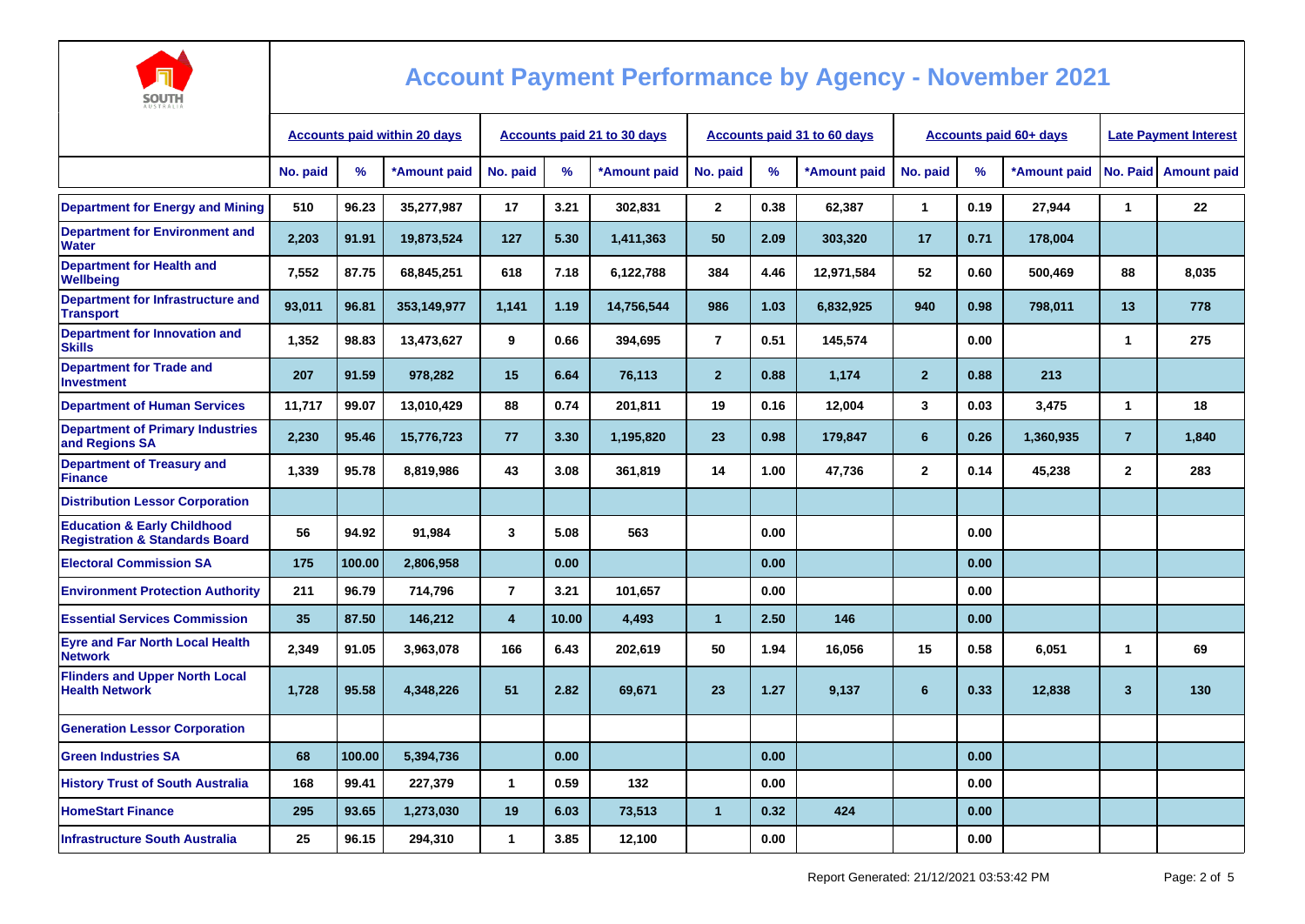

| AUSTRALIA                                                                |                                     |        |                                    |                         |       |                                    |                |               |              |                               |                              |              |                |                      |
|--------------------------------------------------------------------------|-------------------------------------|--------|------------------------------------|-------------------------|-------|------------------------------------|----------------|---------------|--------------|-------------------------------|------------------------------|--------------|----------------|----------------------|
|                                                                          | <b>Accounts paid within 20 days</b> |        | <b>Accounts paid 21 to 30 days</b> |                         |       | <b>Accounts paid 31 to 60 days</b> |                |               |              | <b>Accounts paid 60+ days</b> | <b>Late Payment Interest</b> |              |                |                      |
|                                                                          | No. paid                            | %      | *Amount paid                       | No. paid                | $\%$  | *Amount paid                       | No. paid       | $\frac{9}{6}$ | *Amount paid | No. paid                      | $\%$                         | *Amount paid |                | No. Paid Amount paid |
| <b>Legal Services Commission</b>                                         | 3,880                               | 99.11  | 3,179,372                          | 20                      | 0.51  | 53,275                             | 15             | 0.38          | 23,557       |                               | 0.00                         |              |                |                      |
| <b>Libraries Board of South Australia</b>                                | 213                                 | 97.71  | 2,066,209                          | 4                       | 1.83  | 455,915                            |                | 0.00          |              | $\blacktriangleleft$          | 0.46                         | 111,850      |                |                      |
| <b>Lifetime Support Authority</b>                                        | 1,896                               | 89.43  | 4,431,749                          | 108                     | 5.09  | 85,054                             | 113            | 5.33          | 108,127      | $\mathbf{3}$                  | 0.14                         | 15,242       |                |                      |
| <b>Limestone Coast Local Health</b><br><b>Network</b>                    | 2,265                               | 95.01  | 4,969,795                          | 80                      | 3.36  | 1,401,840                          | 33             | 1.38          | 36,536       | 6                             | 0.25                         | 9,356        | $\mathbf{1}$   | 31                   |
| <b>Local Government Finance</b><br><b>Authority</b>                      | 21                                  | 91.30  | 23,327                             | $\overline{2}$          | 8.70  | 2,108                              |                | 0.00          |              |                               | 0.00                         |              |                |                      |
| <b>Motor Accident Commission</b>                                         | $\mathbf{2}$                        | 100.00 | 3,380                              |                         | 0.00  |                                    |                | 0.00          |              |                               | 0.00                         |              |                |                      |
| <b>Museum Board</b>                                                      | 238                                 | 98.76  | 763,743                            | $\mathbf{1}$            | 0.41  | 23,161                             | $\overline{2}$ | 0.83          | 404          |                               | 0.00                         |              |                |                      |
| <b>Northern Adelaide Local Health</b><br><b>Network</b>                  | 6,035                               | 90.97  | 10,490,977                         | 344                     | 5.19  | 3,023,789                          | 188            | 2.83          | 669,861      | 67                            | 1.01                         | 347,074      | 42             | 3,122                |
| <b>Office for Recreation, Sport and</b><br>Racing                        | 902                                 | 99.45  | 2,577,369                          | 5                       | 0.55  | 2,287,699                          |                | 0.00          |              |                               | 0.00                         |              |                |                      |
| <b>Office of the Commissioner for</b><br><b>Public Sector Employment</b> | 148                                 | 94.87  | 623,464                            | 6                       | 3.85  | 16,622                             | $\mathbf{2}$   | 1.28          | 7,393        |                               | 0.00                         |              |                |                      |
| <b>Premier and Cabinet</b>                                               | 1,102                               | 97.35  | 21,409,937                         | 19                      | 1.68  | 1,364,689                          | 11             | 0.97          | 133,291      |                               | 0.00                         |              | $\overline{2}$ | 57                   |
| <b>Public Trustee</b>                                                    | 76                                  | 84.44  | 756,102                            | 10                      | 11.11 | 25,687                             | 3              | 3.33          | 11,964       | $\mathbf{1}$                  | 1.11                         | 475          | $\mathbf{2}$   | 30                   |
| <b>ReturnToWorkSA</b>                                                    | 206                                 | 98.10  | 5,325,974                          | $\overline{\mathbf{4}}$ | 1.90  | 1,502,921                          |                | 0.00          |              |                               | 0.00                         |              |                |                      |
| <b>Riverland Mallee Coorong Local</b><br><b>Health Network</b>           | 3,377                               | 94.81  | 4,245,644                          | 152                     | 4.27  | 104,794                            | 28             | 0.79          | 21,050       | 5                             | 0.14                         | 2,039        | $\mathbf{2}$   | 39                   |
| <b>SA Ambulance Service</b>                                              | 3.672                               | 96.48  | 4,525,082                          | 87                      | 2.29  | 1,059,732                          | 41             | 1.08          | 169,715      | 6                             | 0.16                         | 2,831        | $\overline{2}$ | 73                   |
| <b>SA Country Fire Service</b>                                           | 2,345                               | 94.75  | 5,883,136                          | 120                     | 4.85  | 1,601,256                          | 9              | 0.36          | 1,256,290    | 1                             | 0.04                         | 302          |                |                      |
| <b>SACE Board of South Australia</b>                                     | 238                                 | 95.20  | 546,015                            | 6                       | 2.40  | 5,885                              | $\mathbf{3}$   | 1.20          | 6,961        | $\mathbf{3}$                  | 1.20                         | (292)        |                |                      |
| <b>South Australia Police</b>                                            | 5,071                               | 89.33  | 30,047,388                         | 524                     | 9.23  | 5,829,867                          | 71             | 1.25          | 1,242,006    | 11                            | 0.19                         | 35,993       | 19             | 1,129                |
| <b>South Australian Country Arts</b><br><b>Trust</b>                     | 258                                 | 85.71  | 620,077                            | 27                      | 8.97  | 46,694                             | 16             | 5.32          | 9,352        |                               | 0.00                         |              |                |                      |
| <b>South Australian Film Corporation</b>                                 | 84                                  | 94.38  | 832,629                            | 5                       | 5.62  | 7,443,023                          |                | 0.00          |              |                               | 0.00                         |              |                |                      |
| <b>South Australian Fire and</b><br><b>Emergency Service Commission</b>  | 127                                 | 91.37  | 1,161,055                          | 10                      | 7.19  | 29,021                             | $\overline{2}$ | 1.44          | 5,330        |                               | 0.00                         |              |                |                      |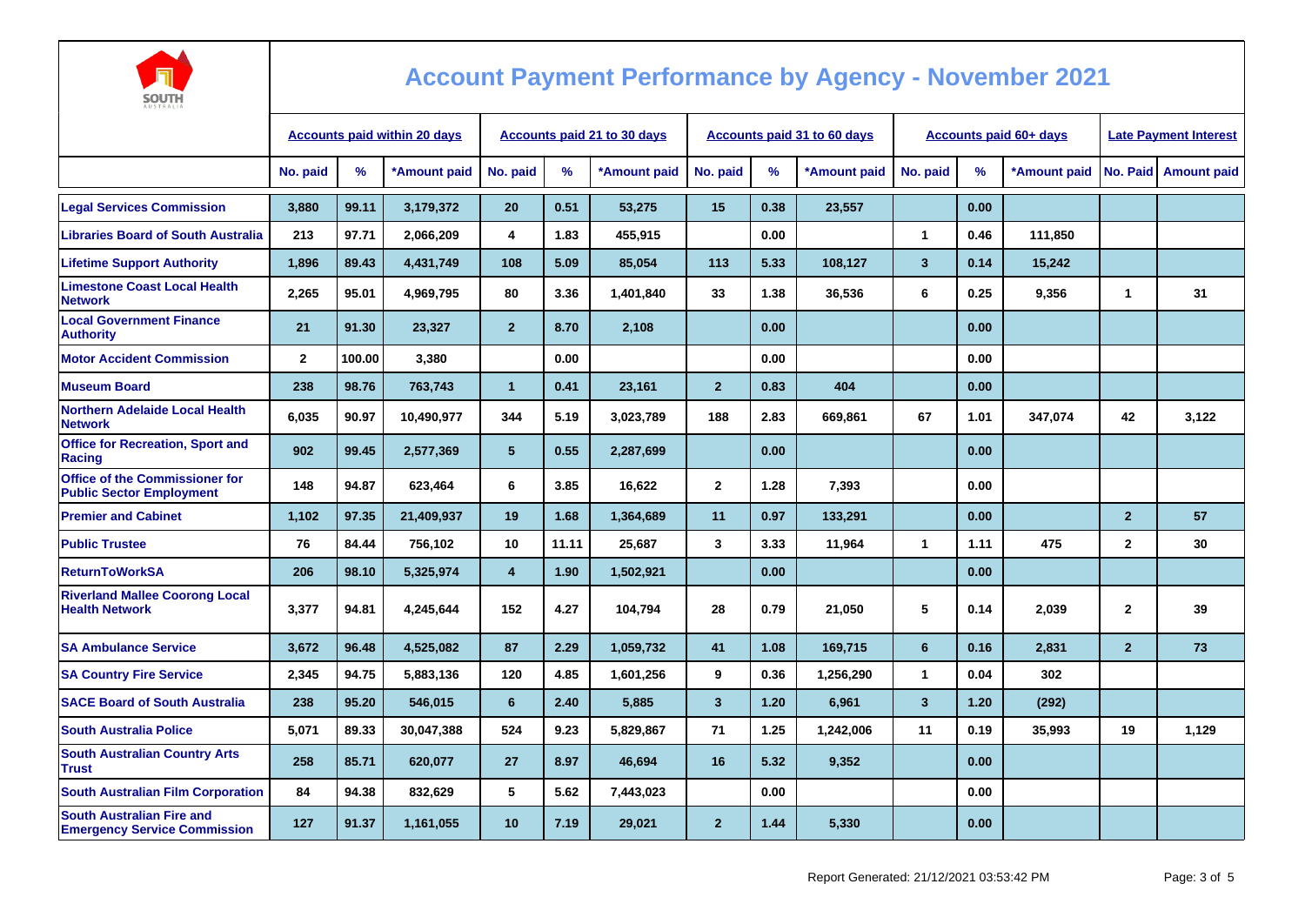

| <b>AUSTRALIA</b>                                                                          |                                     |        |              |                             |       |              |                |      |                             |                               |      |              |                              |                        |
|-------------------------------------------------------------------------------------------|-------------------------------------|--------|--------------|-----------------------------|-------|--------------|----------------|------|-----------------------------|-------------------------------|------|--------------|------------------------------|------------------------|
|                                                                                           | <b>Accounts paid within 20 days</b> |        |              | Accounts paid 21 to 30 days |       |              |                |      | Accounts paid 31 to 60 days | <b>Accounts paid 60+ days</b> |      |              | <b>Late Payment Interest</b> |                        |
|                                                                                           | No. paid                            | %      | *Amount paid | No. paid                    | %     | *Amount paid | No. paid       | %    | *Amount paid                | No. paid                      | %    | *Amount paid |                              | No. Paid   Amount paid |
| <b>South Australian Forestry</b><br><b>Corporation</b>                                    | 193                                 | 96.02  | 1,541,495    | $\overline{7}$              | 3.48  | 23,475       | $\mathbf{1}$   | 0.50 | 303                         |                               | 0.00 |              |                              |                        |
| <b>South Australian Government</b><br><b>Financing Authority</b>                          | 277                                 | 82.44  | 11,675,420   | 57                          | 16.96 | 2,811,686    | $\overline{2}$ | 0.60 | 4,991                       |                               | 0.00 |              |                              |                        |
| <b>South Australian Housing Trust</b>                                                     | 18,332                              | 99.57  | 32,675,489   | 72                          | 0.39  | 445,541      | $\overline{7}$ | 0.04 | 7,250                       |                               | 0.00 |              |                              |                        |
| <b>South Australian Metropolitan Fire</b><br><b>Service</b>                               | 798                                 | 91.41  | 2,604,186    | 59                          | 6.76  | 124,258      | 10             | 1.15 | 210,426                     | 6                             | 0.69 | 59,188       | 5                            | 358                    |
| <b>South Australian Productivity</b><br><b>Commission</b>                                 | 14                                  | 100.00 | 3,720        |                             | 0.00  |              |                | 0.00 |                             |                               | 0.00 |              |                              |                        |
| <b>South Australian Skills</b><br><b>Commission</b>                                       | 22                                  | 100.00 | 48,049       |                             | 0.00  |              |                | 0.00 |                             |                               | 0.00 |              |                              |                        |
| <b>South Australian State Emergency</b><br><b>Service</b>                                 | 578                                 | 96.98  | 858,590      | 17                          | 2.85  | 4,313        | $\mathbf{1}$   | 0.17 | 3,933                       |                               | 0.00 |              |                              |                        |
| <b>South Australian Tourism</b><br><b>Commission</b>                                      | 467                                 | 98.52  | 6,313,930    | $\overline{7}$              | 1.48  | 30,238       |                | 0.00 |                             |                               | 0.00 |              |                              |                        |
| <b>South Australian Water</b><br><b>Corporation</b>                                       | 3,811                               | 95.11  | 78,205,779   | 185                         | 4.62  | 2,322,795    | 11             | 0.27 | 94,245                      |                               | 0.00 |              | $\overline{2}$               | 44                     |
| <b>Southern Adelaide Local Health</b><br><b>Network</b>                                   | 7,241                               | 88.03  | 21,161,460   | 420                         | 5.11  | 2,077,821    | 453            | 5.51 | 653,064                     | 112                           | 1.36 | 87,033       | 31                           | 1,323                  |
| <b>State Governor's Establishment</b>                                                     | 124                                 | 100.00 | 204,584      |                             | 0.00  |              |                | 0.00 |                             |                               | 0.00 |              |                              |                        |
| <b>State Opera of South Australia</b>                                                     | 172                                 | 93.48  | 451,384      | 10                          | 5.43  | 40,487       | $\overline{2}$ | 1.09 | 44                          |                               | 0.00 |              |                              |                        |
| <b>State Theatre Company of South</b><br><b>Australia</b>                                 | 110                                 | 90.16  | 268,480      | 11                          | 9.02  | 24,829       |                | 0.00 |                             | 1                             | 0.82 | 160          |                              |                        |
| <b>Study Adelaide</b>                                                                     | 89                                  | 98.89  | 365,373      |                             | 0.00  |              | $\mathbf{1}$   | 1.11 | 2,000                       |                               | 0.00 |              |                              |                        |
| <b>Superannuation Funds</b><br><b>Management Corporation of South</b><br><b>Australia</b> | 125                                 | 100.00 | 12,326,212   |                             | 0.00  |              |                | 0.00 |                             |                               | 0.00 |              |                              |                        |
| <b>TAFESA</b>                                                                             | 2,219                               | 94.51  | 5,105,274    | 109                         | 4.64  | 271,427      | 16             | 0.68 | 78,187                      | $\overline{\mathbf{4}}$       | 0.17 | 19,681       | $\overline{\mathbf{3}}$      | 330                    |
| <b>Teachers' Registration Board</b>                                                       | 124                                 | 100.00 | 314,896      |                             | 0.00  |              |                | 0.00 |                             |                               | 0.00 |              |                              |                        |
| <b>Transmission Lessor Corporation</b>                                                    |                                     |        |              |                             |       |              |                |      |                             |                               |      |              |                              |                        |
| <b>Urban Renewal Authority</b>                                                            | 650                                 | 96.44  | 7,772,557    | 24                          | 3.56  | 156,931      |                | 0.00 |                             |                               | 0.00 |              |                              |                        |
| <b>Wellbeing SA</b>                                                                       | 161                                 | 95.27  | 5,161,325    | $6\phantom{1}6$             | 3.55  | 6,922        | $\overline{2}$ | 1.18 | 2,813                       |                               | 0.00 |              |                              |                        |
| <b>West Beach Trust</b>                                                                   | 505                                 | 99.02  | 1,348,458    | 5                           | 0.98  | 3,822        |                | 0.00 |                             |                               | 0.00 |              |                              |                        |